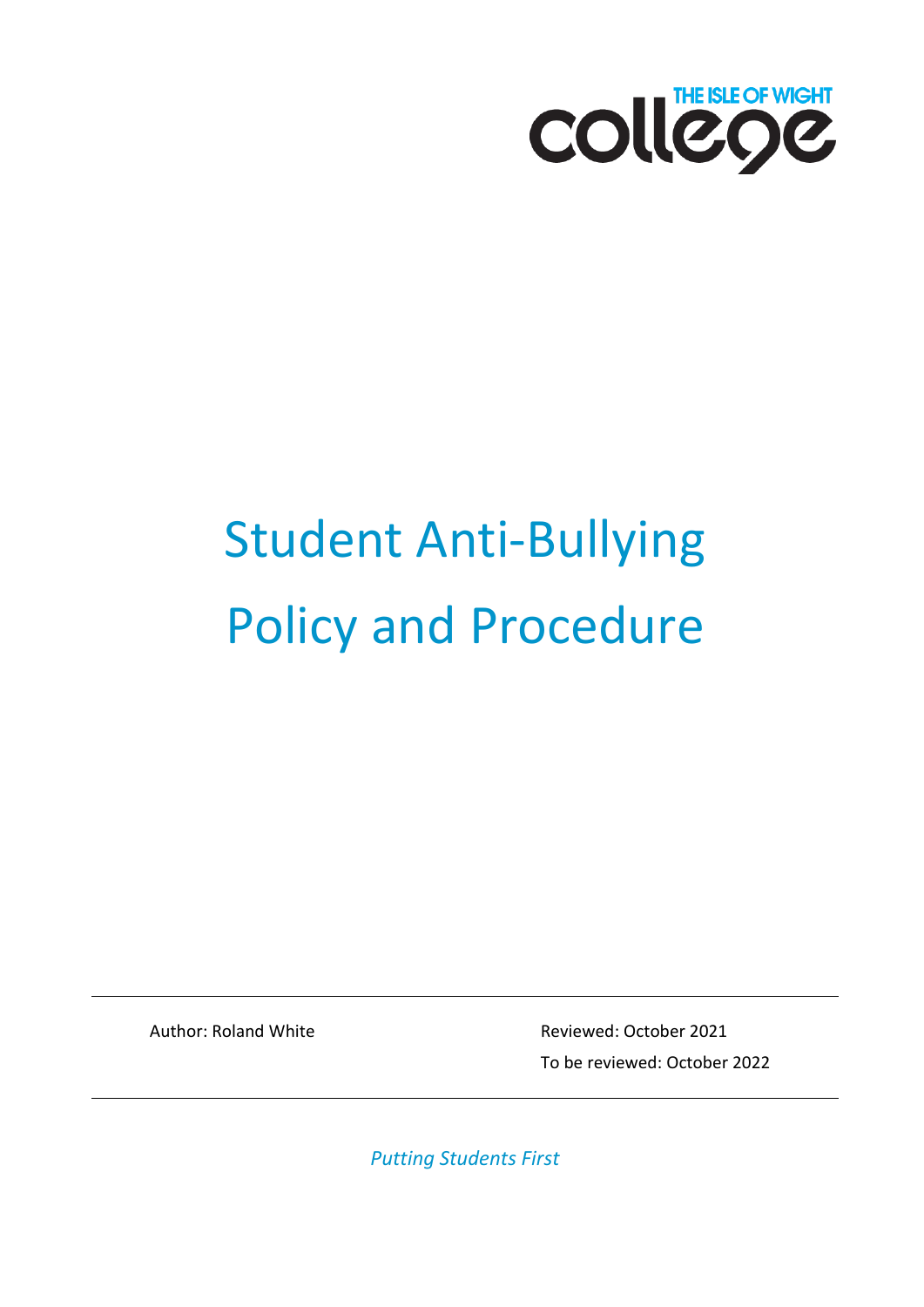## **Contents**

| 1. |  |  |  |
|----|--|--|--|
| 2. |  |  |  |
| 3. |  |  |  |
| 4. |  |  |  |
| 5. |  |  |  |
| 6. |  |  |  |
| 7. |  |  |  |
| 8. |  |  |  |
| 9. |  |  |  |
|    |  |  |  |
|    |  |  |  |
|    |  |  |  |
|    |  |  |  |
|    |  |  |  |
|    |  |  |  |
|    |  |  |  |
|    |  |  |  |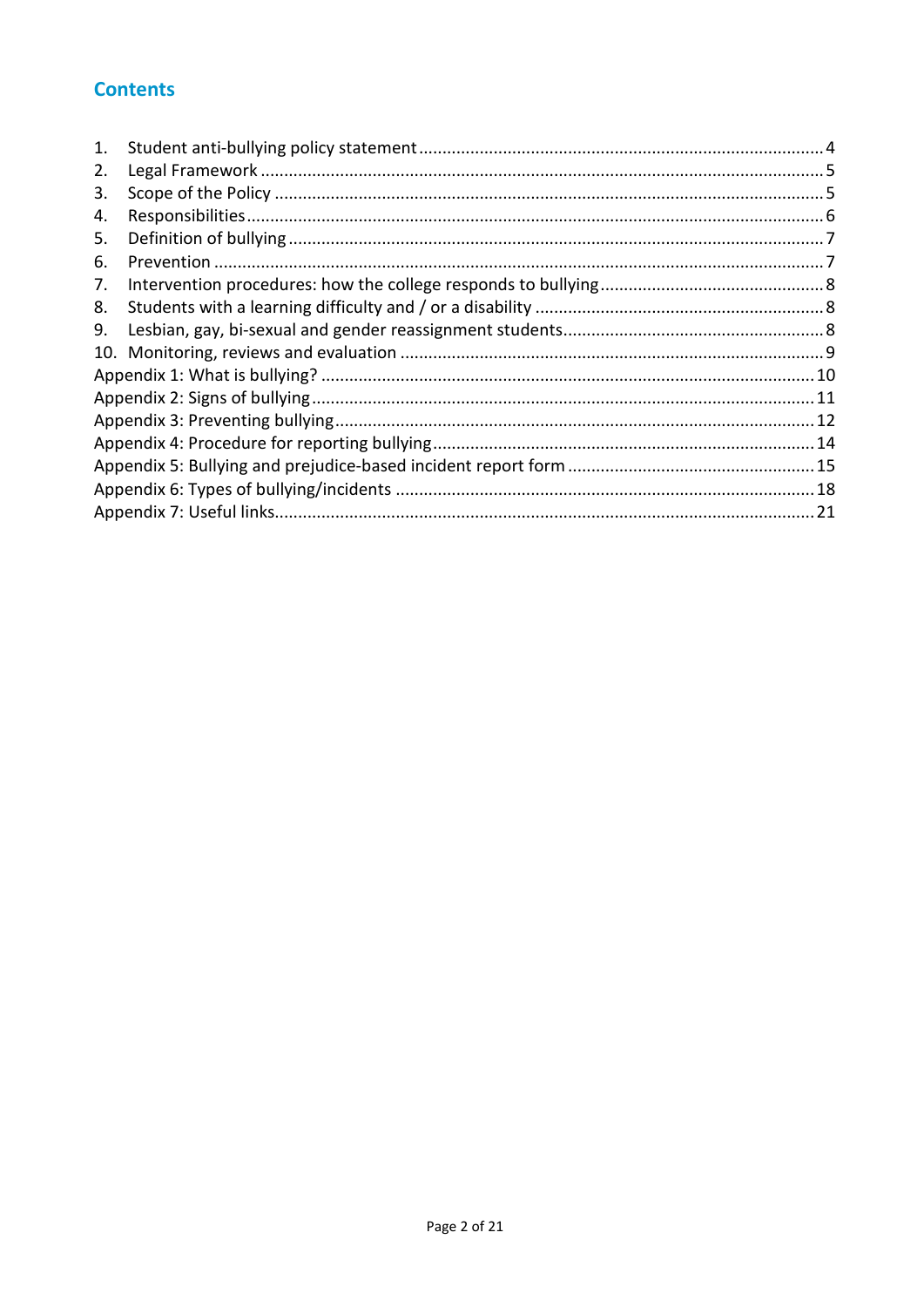## **Policy changes since last review:**

**Page 9: Hate crime:** Any criminal offence which is perceived by the victim or any other person, to be motivated by hostility or prejudice, based on a person's disability or perceived disability; race or perceived race; or religion or perceived religion; or sexual orientation or perceived sexual orientation or transgender identity or perceived transgender identity.

## **Appendix 5**: Bullying and Prejudicial Language Reporting form.

#### **September 2021**

- Inclusion of section on Legal Framework
- Inclusion of: Peer on Peer abuse, harmful sexual behaviour, prejudiced based, discriminatory bullying
- Change in job title from pastoral and progress adviser to student mentor
- Minor changing to aid understanding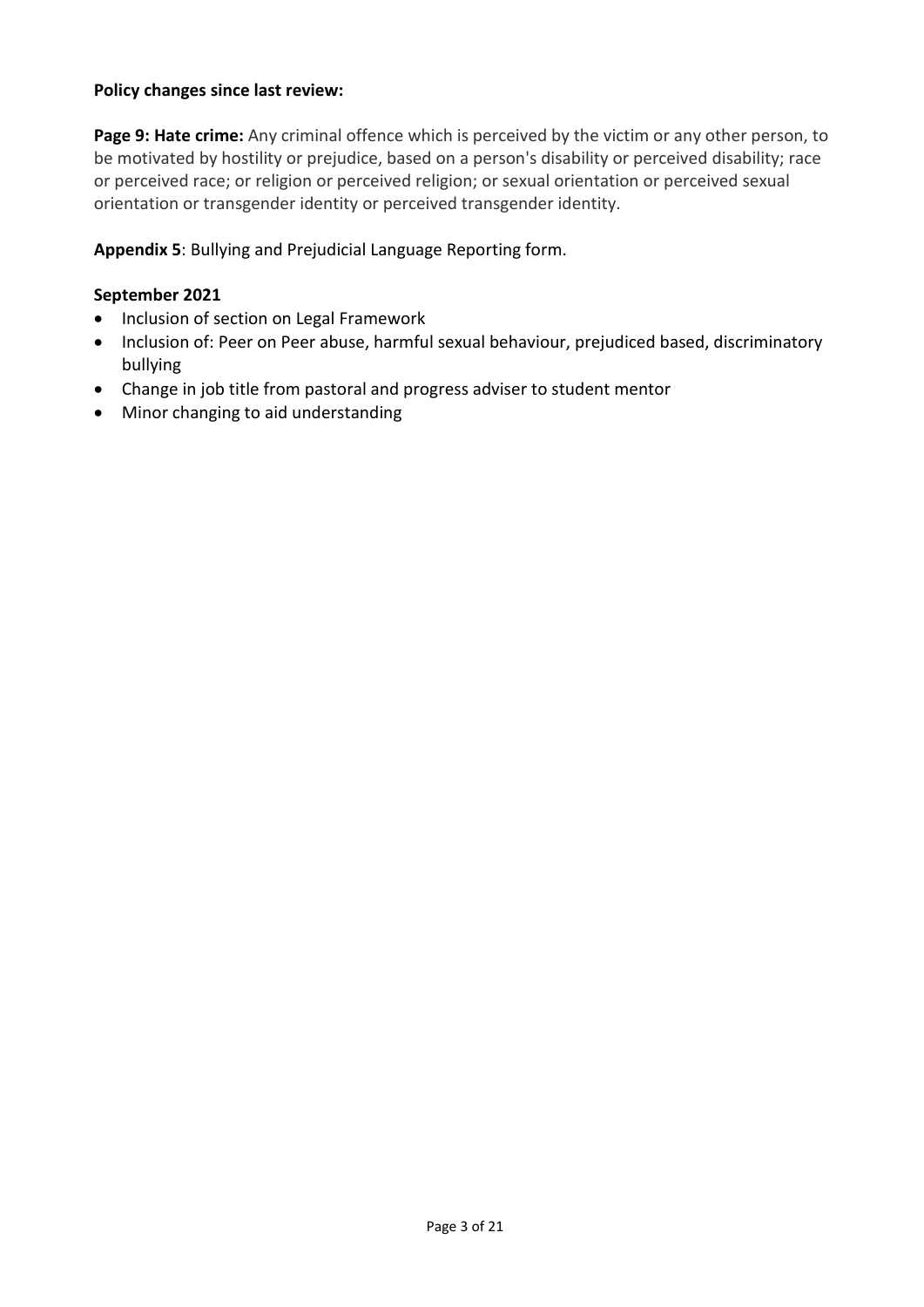# <span id="page-3-0"></span>1. Student anti-bullying policy statement

The Isle of Wight College is committed to students' right to learn in an environment that is safe and free from discrimination and bullying.

The Education Act 2002<sup>[1](#page-3-1)</sup> places a duty on colleges to safeguard and promote the welfare of children. Safeguarding encompasses bullying and all principles of this policy are applicable to the entire student population of the college. The college's safeguarding policy can be viewed on its website.

The Education and Inspections Act 2006 requires that every school must have measures to encourage good behaviour and prevent all forms of bullying amongst pupils. FE colleges are not subject to this Act; however, this policy has been developed in accordance with the spirit of the Act and following Department for Education (DfE) guidelines on Preventing and Tackling Bullying.

The Equality Act 2010 requires colleges to comply with Section 149 - the public sector equality duty (PSED) and specifically to:

- Eliminate discrimination
- Advance equality of opportunity
- Foster good relations

This policy, and the college's equality and diversity policy, take those requirements into account.

Bullying is totally unacceptable. It can have a profound and damaging impact on the lives of victims. It can lead to those involved having low self-esteem, mental health issues such as depression or self-harming or in extreme cases it can result in people considering taking their own life. The college will challenge bullying in all its forms and take quick, clear and decisive action to protect students. Where appropriate the college will take disciplinary action against those found to have bullied others.

The college is committed to creating an environment which supports staff and students to report and challenge bullying and which encourages positive intervention to prevent the occurrence of bullying. Student involvement is central to this policy and the college's mission of:

- Putting students first
- Working with employers
- Supporting our community

The college's anti-bullying policy has been developed co-operatively with students through suggestions from the college's Student Voice group and by talking to students.

<span id="page-3-1"></span><sup>1</sup> Referenced website links:

 $\overline{a}$ 

[http://www.Education Act 2002](http://www.legislation.gov.uk/ukpga/2002/32/contents) [http://www.Anti-Bullying Alliance.org.uk](http://www.anti-bullyingalliance.org.uk/) [http://www.Equality Act 2010](http://www.education.gov.uk/aboutdfe/policiesandprocedures/equalityanddiversity/a0064570/the-equality-act-2010) [http://www.Preventing and Tackling Bullying](http://www.education.gov.uk/aboutdfe/advice/f0076899/preventing-and-tackling-bullying) [http://www.Education and Inspections Act 2006](http://www.legislation.gov.uk/ukpga/2006/40/contents)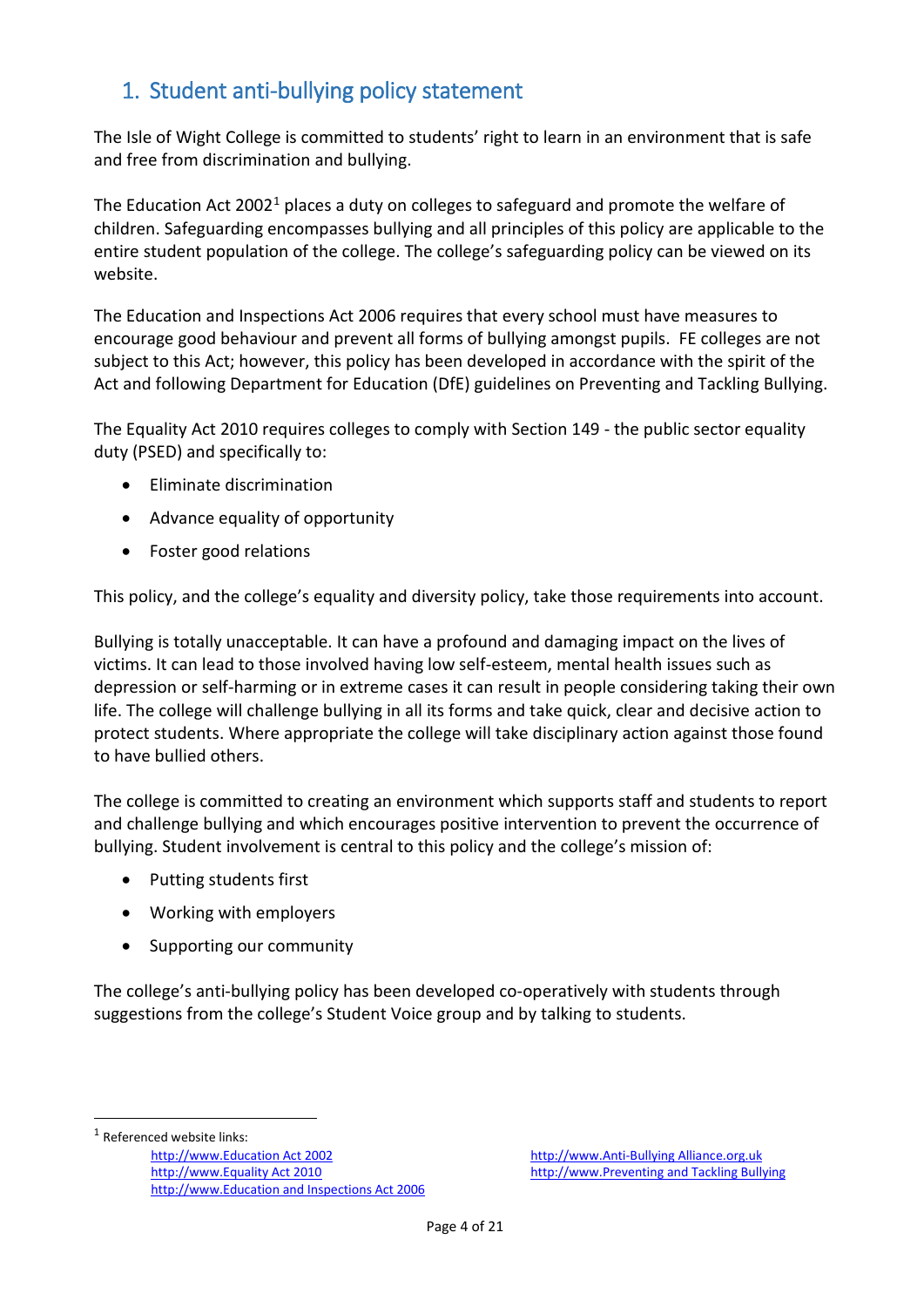# <span id="page-4-0"></span>2. Legal Framework

This policy has due regard to all relevant legislation and statutory guidance including, but not limited to, the following:

- Education and Inspections Act 2006
- Equality Act 2010
- Protection from Harassment Act 1997
- Malicious Communications Act 1988
- Public Order Act 1986
- Communications Act 2003
- Human Rights Act 1998
- Crime and Disorder Act 1998
- Education Act 2011
- DfE (2017) 'Preventing and tackling bullying'
- DfE (2018) 'Sexual violence and sexual harassment between children in schools and colleges'
- DfE (2018) 'Mental health and wellbeing provision in schools'
- DfE (2020) 'Sharing nudes and semi-nudes: advice for education settings working with children and young people' (now embedded within KCSIE 2021)
- DfE (2021) 'Keeping children safe in education'.

# <span id="page-4-1"></span>3. Scope of the Policy

*This policy is intended to address issues arising between students.* Other accusations of bullying are dealt with as follows:

- Staff accused of bullying students are referred through the college complaints procedure.
- Staff accused of bullying staff are referred through the staff bullying and harassment policy.
- Students accused of bullying staff are referred through the student disciplinary procedure.
- Staff may also use the College Whistleblowing Policy to inform the college if they perceive staff are bullying staff.

This policy applies when students are on college premises; on college organised transport; or on college related activities off site. The college will also act where behaviour can be linked to the college, could bring the college in to disrepute and / or could endanger staff and students.

The anti-bullying policy is aimed at the whole college community, staff, students, parents, carers, employers, volunteers and partners.

The College understands the complexity of the nature of some students in that they may be more vulnerable than others and will do all that it can to ensure that the safety of the student is paramount.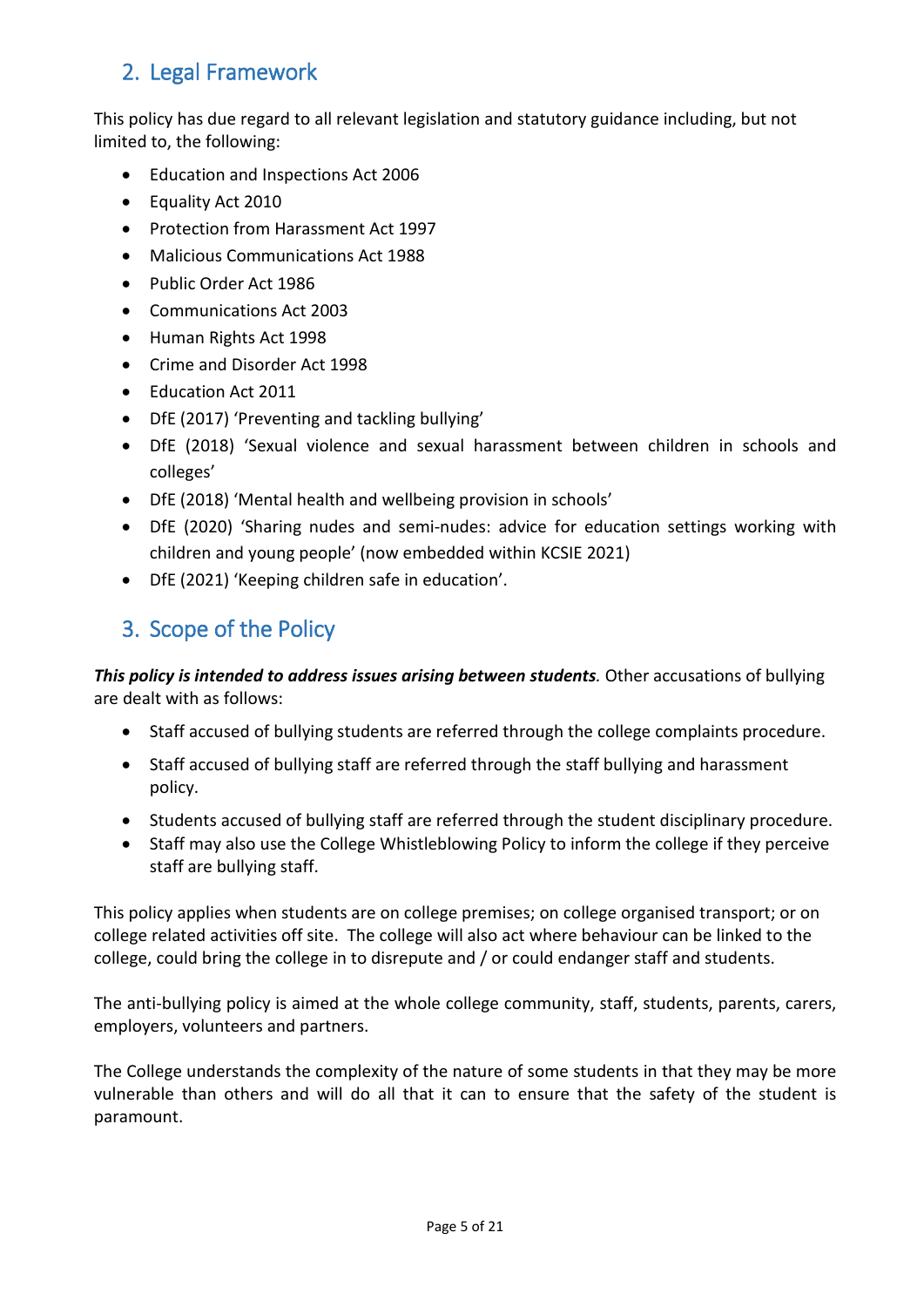Other related policies and procedures are:

- College Charter You and Your College
- Student and Apprentice Disciplinary Policy
- Health and Safety Policy
- Substance Misuse Policy
- Safeguarding Policy (incorporates online safety)
- Equality, Diversity and Inclusion Policy.

## <span id="page-5-0"></span>4. Responsibilities

#### **Governors**

The college governing body is the Corporation board (the board) and this is responsible for establishing and implementing the anti-bullying policy and for ensuring that it is regularly monitored and reviewed.

## **Lead staff**

The assistant principal for teaching and learning is responsible for safeguarding as the designated safeguarding lead (DSL) and leads on the implementation of the anti-bullying policy.

The head of safeguarding and student advocacy and the equality and diversity manager lead on the operational implementation of this policy and procedure in liaison with other managers and staff.

The director of services for students and HR is responsible for ensuring the provision of antibullying training for staff.

Heads of department, curriculum managers have a responsibility to investigate allegations thoroughly and to seek to resolve conflict.

Student mentors, and nominated safeguarding staff have particular responsibility to support students through any investigation into an allegation of bullying and / or harassment.

**All staff** are responsible for:

- Being aware of the anti-bullying policy and the procedures for reporting bullying.
- Taking action in line with this policy should they witness acts of bullying or harassment; or are approached in confidence by students being bullied or harassed; or by students who have witnessed such actions.
- Treating all students with dignity and respect, ensuring their own conduct does not cause offence or misunderstanding; and challenging behaviour or the use of language which could cause offence.

#### **Students**

Students are required to:

- Follow the student charter
- Be aware of the anti-bullying policy
- Report incidents of bullying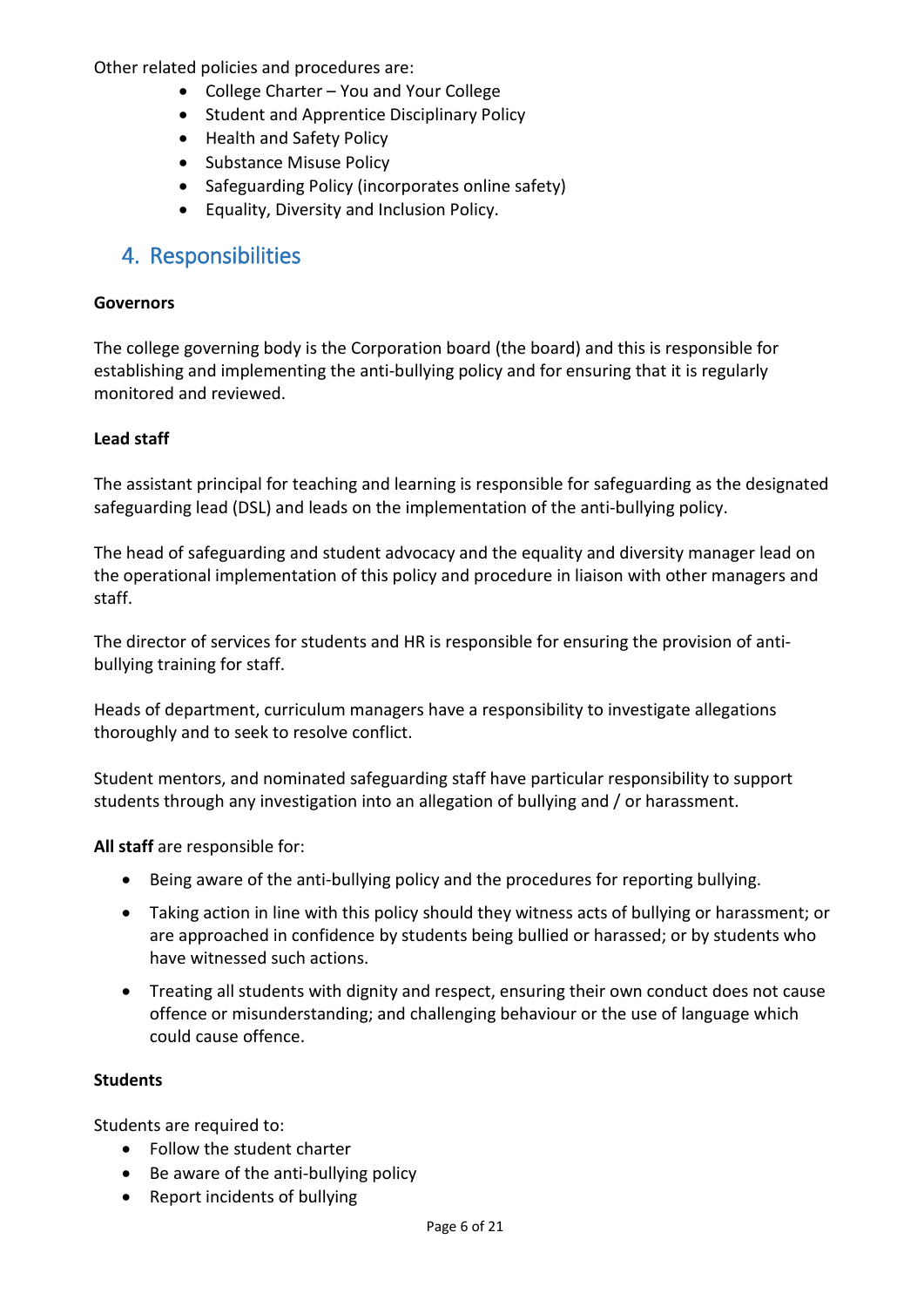• Understand that if proven, bullying will lead to disciplinary action.

## **Parents / carers**

The college encourages parents and carers to contact the college if they know or suspect their son / daughter is being bullied or is bullying others. It is hoped that parents / carers will work with college staff to resolve conflicts between students.

# <span id="page-6-0"></span>5. Definition of bullying

Bullying is deliberately hurtful behaviour by an individual or group, repeated over time and where those being bullied are powerless.

Bullying can take many forms, can cause stress and have an emotional impact. Bullying can be:

- Direct physical, verbal, non-verbal
- Indirect cyber-bullying, e-bullying, texting

Bullying often relates to differences, real or perceived (see Appendix 1). Specific areas of bullying can include:

- Age
- Race
- Religion / belief
- Appearance
- Culture
- Ability
- Disability
- Health, including mental health
- Sexual Orientation / Gender Reassignment
- Family / Home Circumstances
- Sex
- Social Class
- Pregnancy/maternity
- Marriage/civil partnership
- Peer on Peer abuse
- Harmful Sexual Behaviour
- Prejudiced based behaviour
- Discriminatory bullying

Signs of and effects of bullying are covered in Appendix 2.

The college aims to promote a common understanding of what constitutes bullying through positive promotion in the student handbook, posters, activities in the curriculum, staff training and via the college website. Where there have been serious or consistent incidents of bullying, the college will act in line with the Student Disciplinary Policy.

## <span id="page-6-1"></span>6. Prevention

The college is committed to establishing a culture of tolerance and positive engagement so that bullying is prevented. To establish this ethos, the college has developed a number of strategies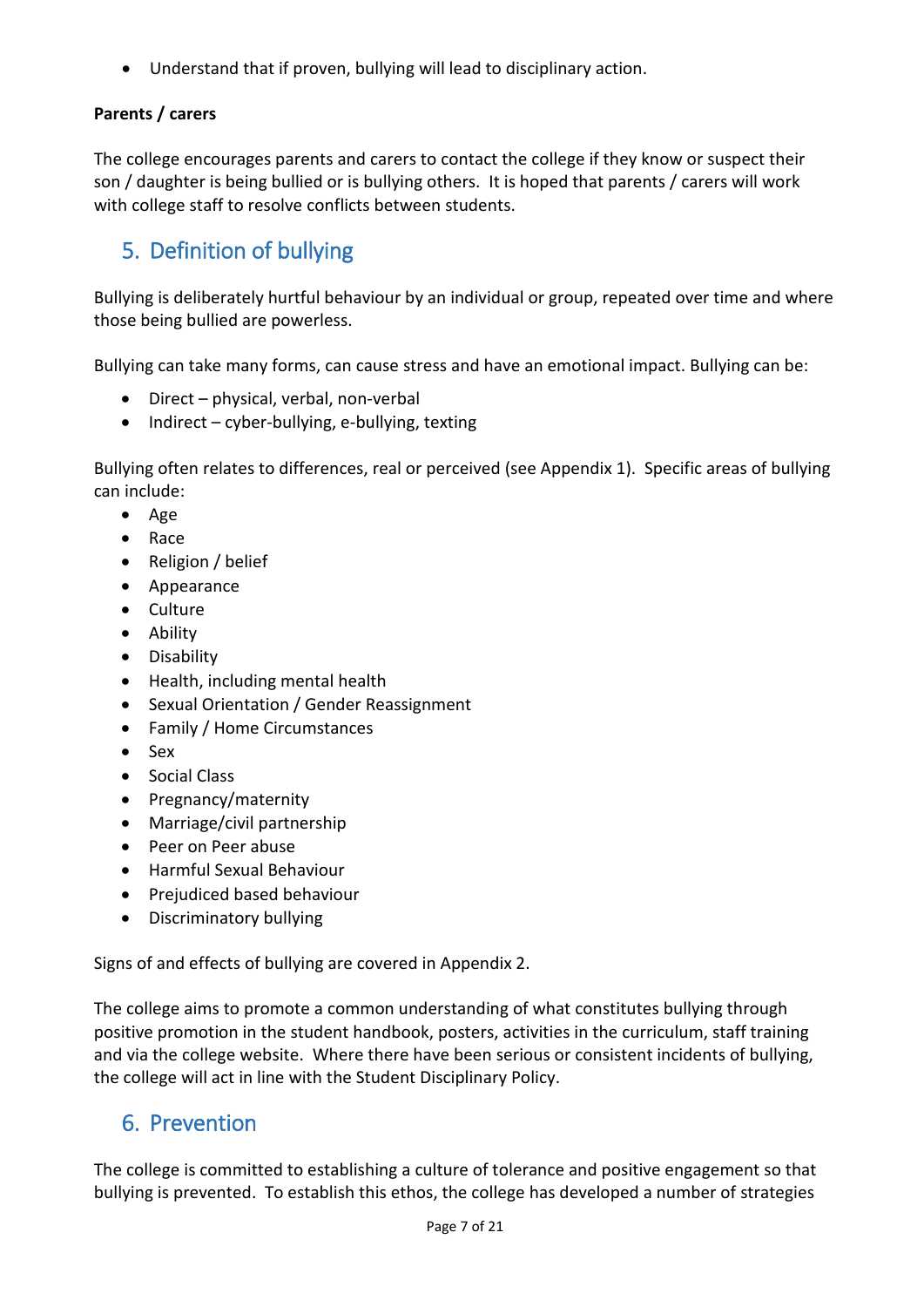aimed at prevention (examples are listed in Appendix 3). Underpinning these strategies are the values of respect, appropriate work-place behaviour and inclusivity.

# <span id="page-7-0"></span>7. Intervention procedures: how the college responds to bullying

All reports of bullying will be taken seriously and addressed as quickly as possible. The priority is to support those being bullied. The college determines the nature and extent of the bullying and takes actions appropriate to the circumstance.

In summary, once a report of bullying is received a member of staff, usually a student mentor will meet with the individual/s being bullied to discuss the circumstances and severity of the bullying and how the college intends to proceed (see Appendix 4). It may be appropriate to involve parents / carers at this stage. Anonymity cannot always be guaranteed as the college has a duty to act to protect and safeguard students, but every effort will be made to deal sensitively with the issues and, wherever possible maintain anonymity.

A record of accusations of bullying behaviour and actions taken are recorded confidentially using the category 'bullying' on eTrackr for monitoring purposes.

When the college believes that bullying has occurred it will be dealt with as a disciplinary matter through the student disciplinary process.

Lists of possible sanctions / outcomes are contained in Appendix 4.

The disciplinary process takes into account the needs of vulnerable students including those responsible for bullying.

# <span id="page-7-1"></span>8. Students with a learning difficulty and / or a disability

Some students with a learning difficulty and / or disability may be especially vulnerable to bullying or have difficulties in communicating problems. The college has an extensive team of specialist additional learning support (ALS) staff who work closely with students to identify needs, support and advocate for students so they have the best possible chance of success on their course. The staff are skilled, experienced and often, because they work closely with students are able to identify early signs of concern. Any report of a student with a learning difficulty and / or disability being bullied will involve a member of the ALS teams, unless it is inappropriate.

# <span id="page-7-2"></span>9. Lesbian, gay, bi-sexual and gender reassignment students

Some students may be especially vulnerable to bullying or have difficulties in communicating the problems they are facing due to their sexual orientation or gender preference. The college has a firm commitment to equality and diversity and will not tolerate the harassment or bullying of one member of its community by another or others. The purpose of this policy is to promote the development of a working and learning environment in which harassment and bullying are known to be unacceptable and where individuals have the confidence to complain about harassment and bullying, should they arise, in the knowledge that their concerns will be dealt with sensitively, appropriately and fairly. We aim to ensure that **ALL** learners irrespective of the protected characteristic (age, disability, gender reassignment, marriage/civil partnership, race, religion/belief, sex and sexual orientation) as defined by the Equality Act 2010 have the opportunities to learn and achieve in a safe and open environment.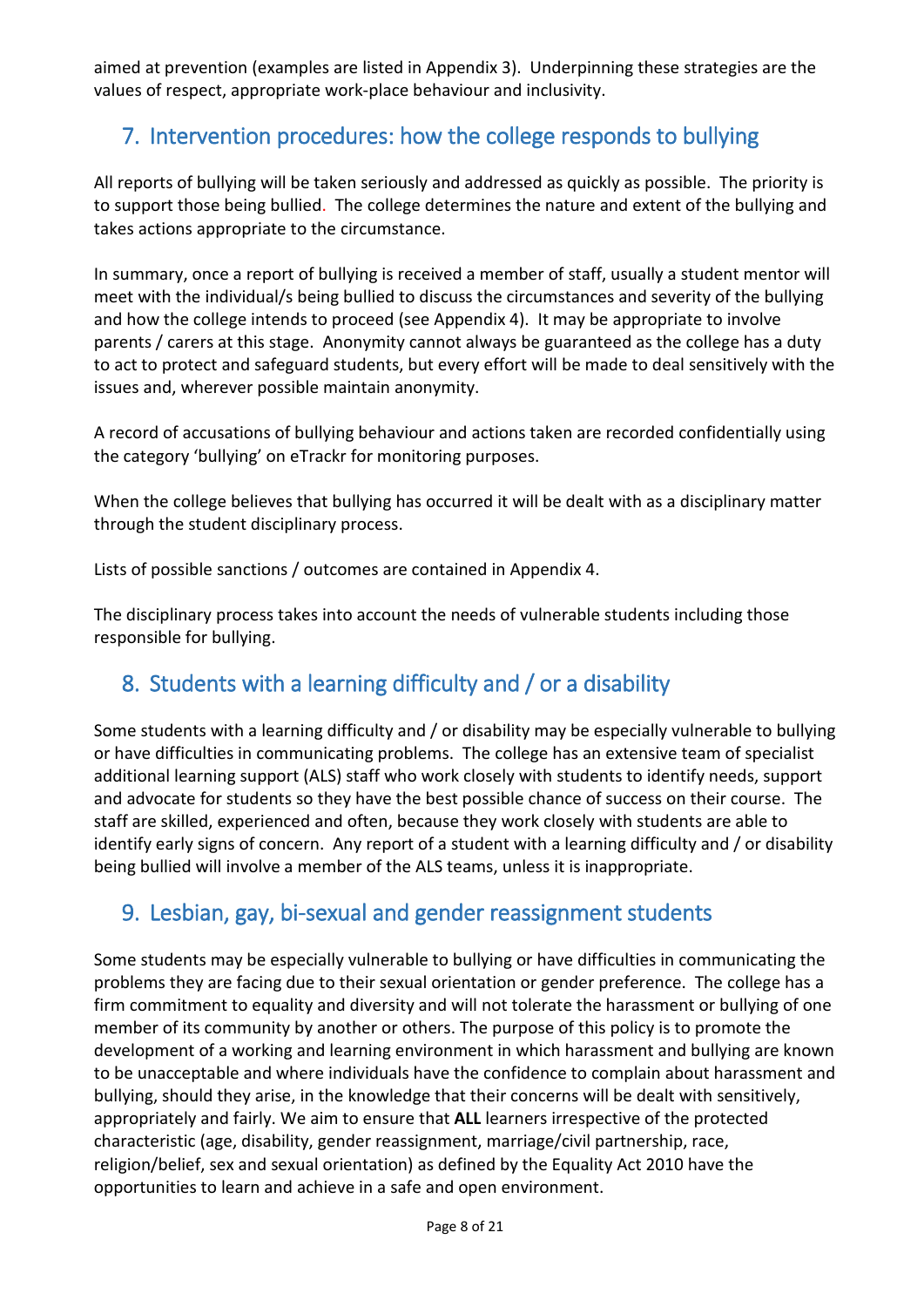If the person making the allegation is dissatisfied about how it has been dealt with, he / she has the right to appeal through the college's complaints procedure.

The college works with and supports those responsible for bullying to help them to understand the impact of their behaviour.

# <span id="page-8-0"></span>10. Monitoring, reviews and evaluation

The anti-bullying policy is reviewed annually by:

- the senior management team
- the Corporation board.

The effectiveness of the policy is reviewed via:

- the annual student satisfaction survey
- records of bullying incidents as monitored by the equality and diversity working group
- governors receiving information on bullying in the termly safeguarding report to the Corporation.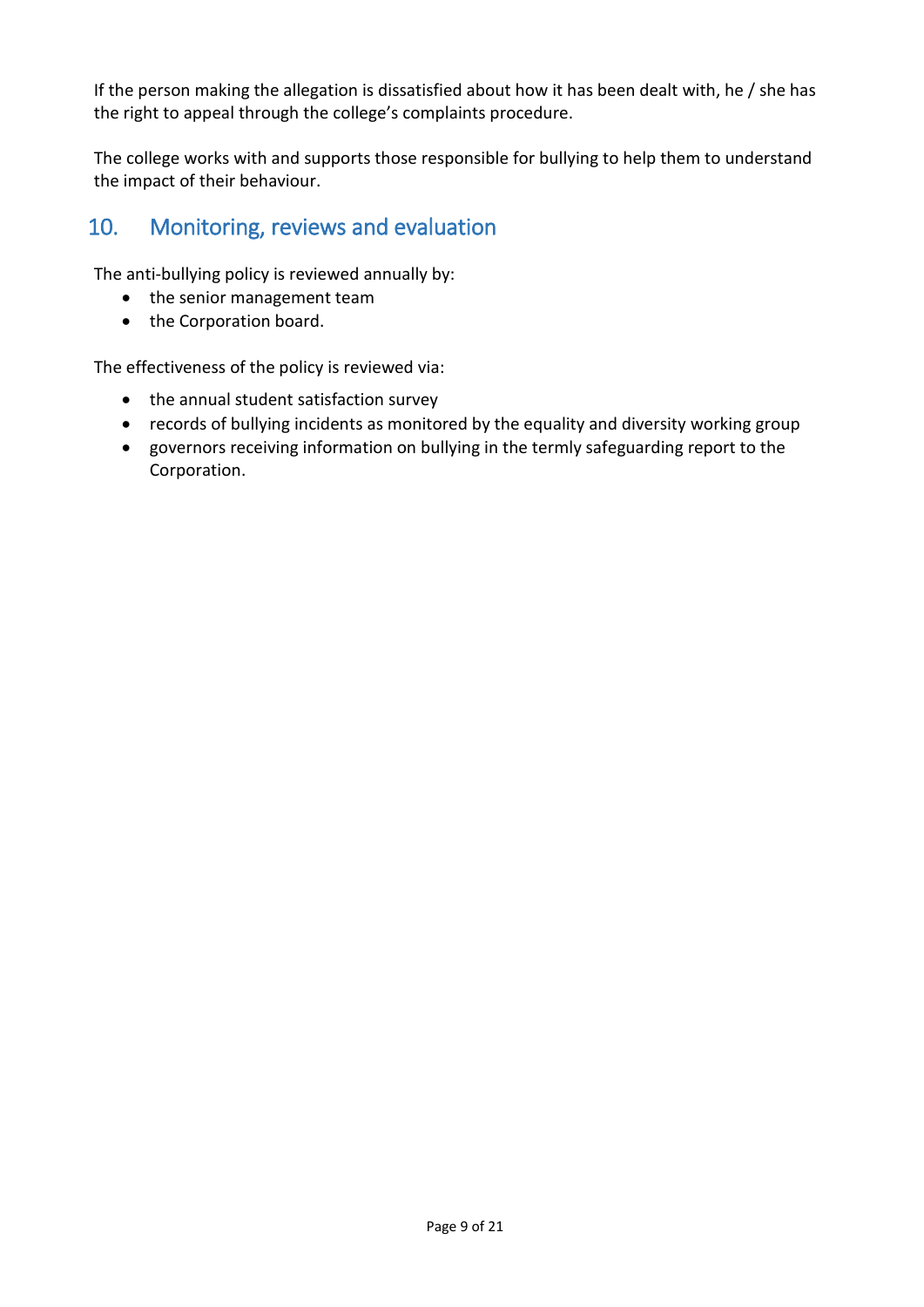# <span id="page-9-0"></span>Appendix 1: What is bullying?

**Bullying includes:** a wide range of repetitive behaviours with the intent to cause harm - for example: name calling, offensive comments, hitting, pushing, theft or damage to belongings, graffiti, coercion, spreading of harmful messages through gossip, sending or spreading messages and images through mobile phones and the internet, deliberate exclusion.

**Bullying is not:** teasing and banter between friends without intention to cause harm, falling out between friends after a disagreement, behaviour that all parties consented to.

**Bullying linked to prejudice and discrimination:** bullying can also be linked to prejudicial behaviour or targeting of certain individuals or groups – for example homophobic bullying, bullying associated with disability, bullying related to health conditions and allergies, bullying related to race and religion, bullying of students who care for their parents or their siblings (young carers), and gender based bullying (e.g. transphobic, sexual and sexist bullying).

**Bullying related to appearance:** we also know that students can be subjected to bullying related to their physical appearance (e.g. weight, height, disfigurements, hair, teeth, skin conditions, and clothes).

**Sexual bullying, harmful sexual behaviour:** sexual bullying is any behaviour with a sexual element that is harmful, non-consensual and repeated. This could include sexual comments and name-calling, spreading of sexual rumours, use of technology and social networking sites to spread sexual gossip, comments or images, non-consensual touch (e.g. touching body parts, pulling bra straps). Incidents of bullying can take place outside of college and/or online and can impact on a student. The college recognises its responsibility to support students wherever bullying may take place. The College continues to work with outside agencies to resolve issues and ensure that the student is at the heart of appropriate resolutions.

**Cyber-bullying:** the development of internet and mobile phone technology has provided different tools and methods for bullying others known as 'cyber-bullying'. However, fundamentally it is driven by the same behaviour and motivation as any form of bullying. One off incidents, such as sending an image which is then forwarded to a group, can quickly become repetitive. Cyber-bullying can include sending or posting of harmful messages, comments and images online or through mobile phones, exclusion from social networking and impersonating of others to cause harm. The college safeguarding policy, which is available on the college website, includes more information on online safety.

**Bullying and crime:** There are times that bullying behaviour becomes criminal - but not all bullying behaviour is criminal. Some examples of bullying behaviour that could be considered criminal include threatening or actual physical assault, threatening or actual sexual assault, the use of technology to bully and harm, coercing others to commit a crime, hate crime (e.g. racism). If we think a crime has been committed, the police will be contacted for advice. Depending upon the nature of the bullying we may also contact specific policing teams.

**Hate crime:** Any criminal offence which is perceived by the victim or any other person, to be motivated by hostility or prejudice, based on a person's disability or perceived disability; race or perceived race; or religion or perceived religion; or sexual orientation or perceived sexual orientation or transgender identity or perceived transgender identity.

For further information please see Appendix 6.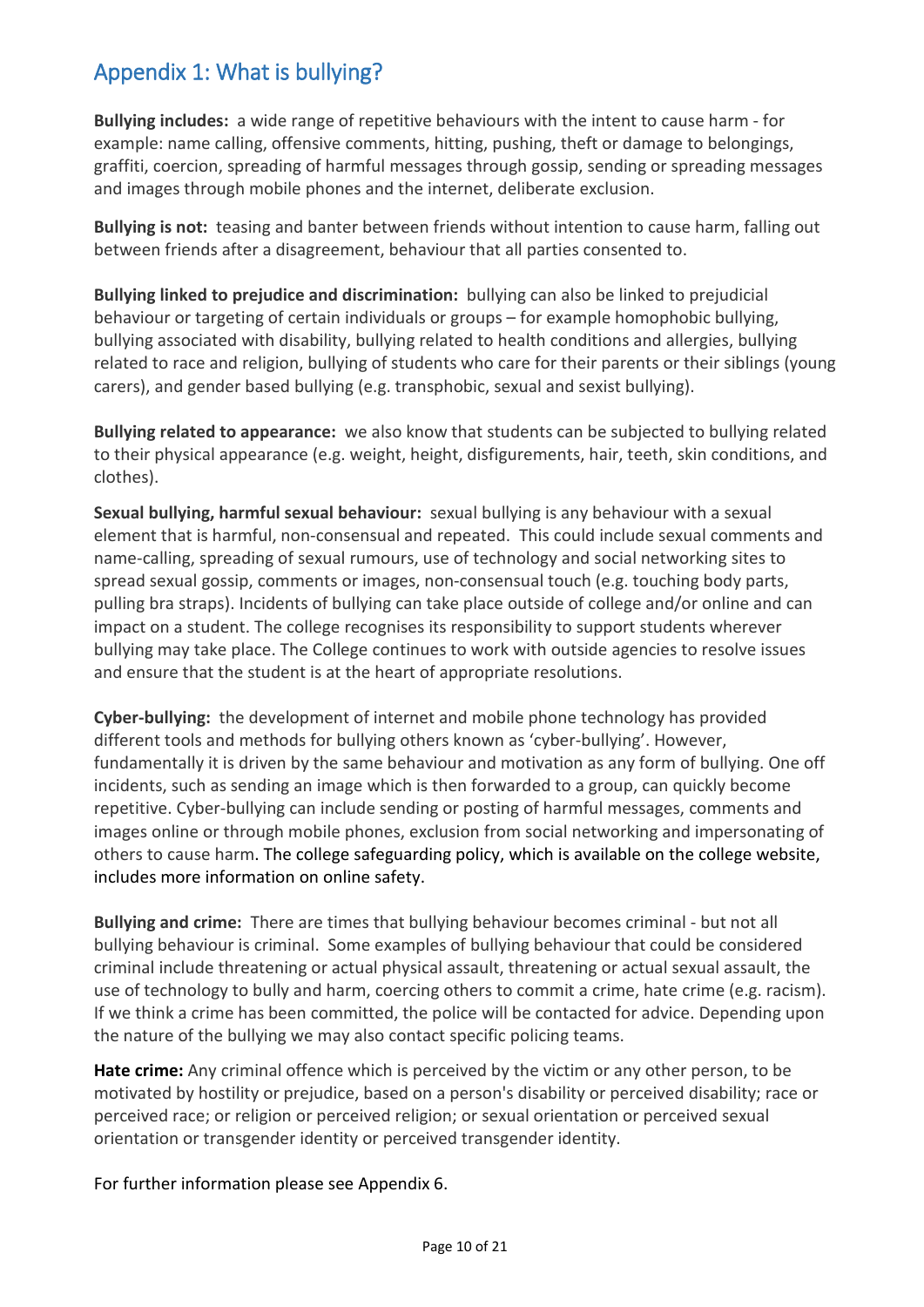# <span id="page-10-0"></span>Appendix 2: Signs of bullying

Bullying involves an imbalance of power; the person on the receiving end feels like they can't defend themselves. When students are bullied their lives are made miserable, they may suffer injury and will certainly lose confidence and self-esteem. In extreme cases they may even contemplate suicide. A student's change of behaviour or appearance may be an indicator that they are being bullied.

**Attendance:** a student may become frightened of walking to College, unwilling to use public transport, there may be increased absence, changes to their usual routine, improbable excuses given for absence.

**Changes in character:** being bullied can cause a student to become withdrawn, anxious, aggressive, disruptive, unreasonable, nervous and jumpy when a cyber-message has been received. They may start bullying siblings, stop using the internet or mobile phone, cry for no apparent reason or become tearful, lose things, ask for more money than usual and steal.

**Changes in appearance:** young people often change their appearance. However sometimes this is a sign of being bullied especially if the student seems to be covering up cuts or bruises. Sometimes there is rapid weight loss, or weight gain, or the person stops eating. More obvious signs are torn clothes.

Often bullying goes unreported as victims may feel they are either somehow to blame or that the repercussions will make matters worse. It is important therefore for all staff, students and parents/ carers to work together to ensure students feel able to report bullying and to be supported when they do so.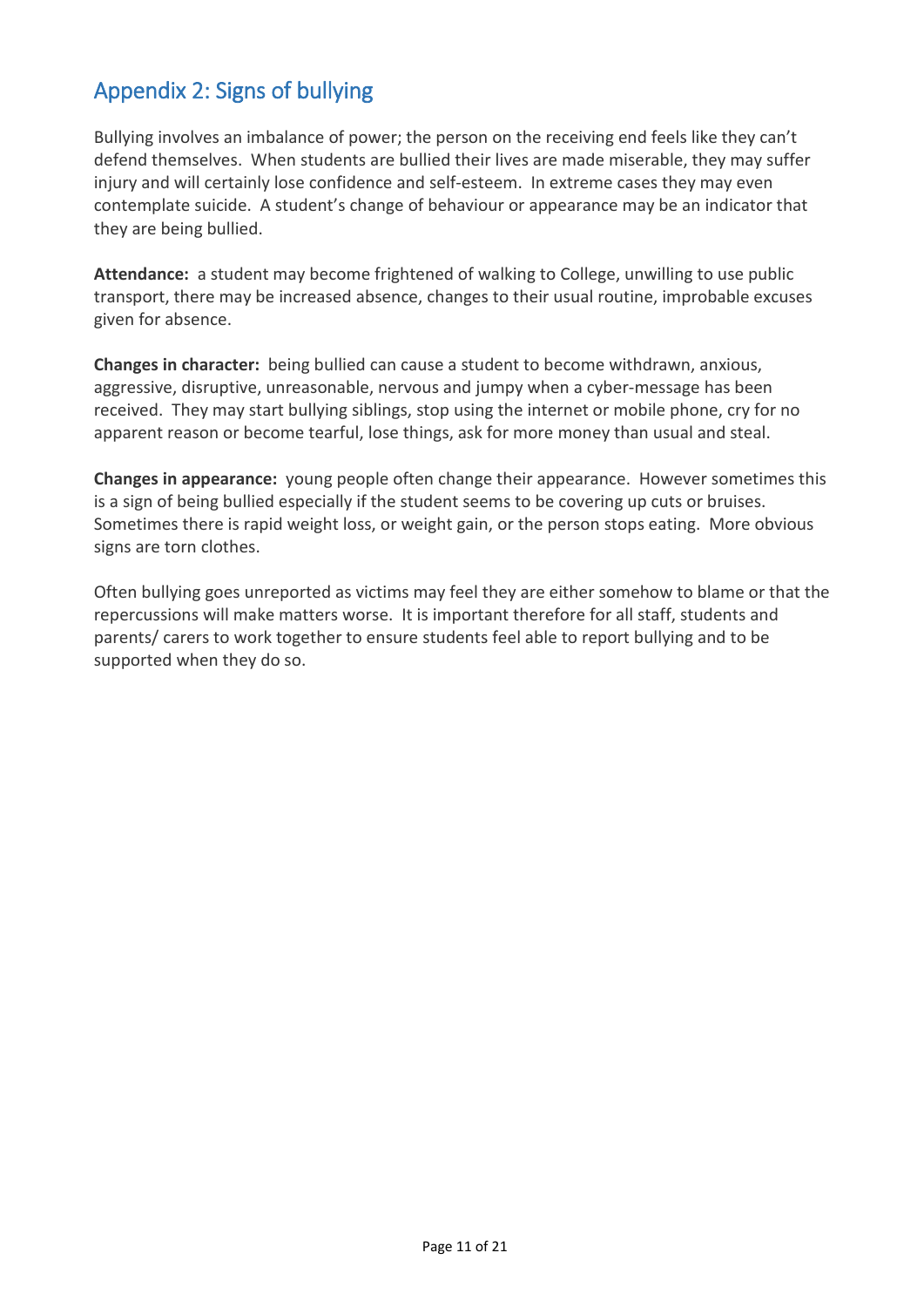# <span id="page-11-0"></span>Appendix 3: Preventing bullying

The college aims to prevent bullying before it happens. Listed below are examples of the strategies which we use:

- Through their study programme full-time students learn about the value and importance of respect and tolerance, the negative consequences of bullying, fundamental British values, citizenship and equality and diversity. Students benefit from participating in activities to develop skills in areas such as team work, developing appropriate positive relationships, communication, empathy and resilience.
- The college identifies students who are vulnerable and / or at risk of disengagement or underachievement. These students are monitored closely so early interventions can be put in place to prevent issues from escalating.
- Students are encouraged to self-disclose sexual orientation, religion or belief so staff are aware of the potential for bullying. Staff will then watch out for any issues developing which could provoke a conflict.
- Anti-bullying posters are displayed throughout the college to raise awareness and signpost support.
- The college works closely with external support agencies.
- All student pastoral and progress advisers receive the extended safeguarding training which covers in depth aspects such as cyber-bullying.
- Anti-bullying week and stay safe month are an established part of the college year.
- The college works closely with local community police to gather intelligence of situations or incidents outside the college which may have a potential for conflict between students in the college.
- Student pastoral and progress advisers use a 'restorative approach' to resolve conflict and to build good relationships between students.
- Support staff work with specific vulnerable groups to develop resilience, communication skills and coping strategies.
- Students are introduced to the college's expectations during induction. All full-time students attend a welcome from the principal during which she sets out the college's three main rules, including a zero tolerance on bullying. This is then followed by a workshop lead by an external guest speaker who reinforces these expectations. In 2019/20 these sessions were delivered by the Red Tie Theatre Company, and focused on mental health.
- Working in partnership with students to seek their views and to help students share their experiences.
- Signposting victims of bullying to counselling services where this would be felt helpful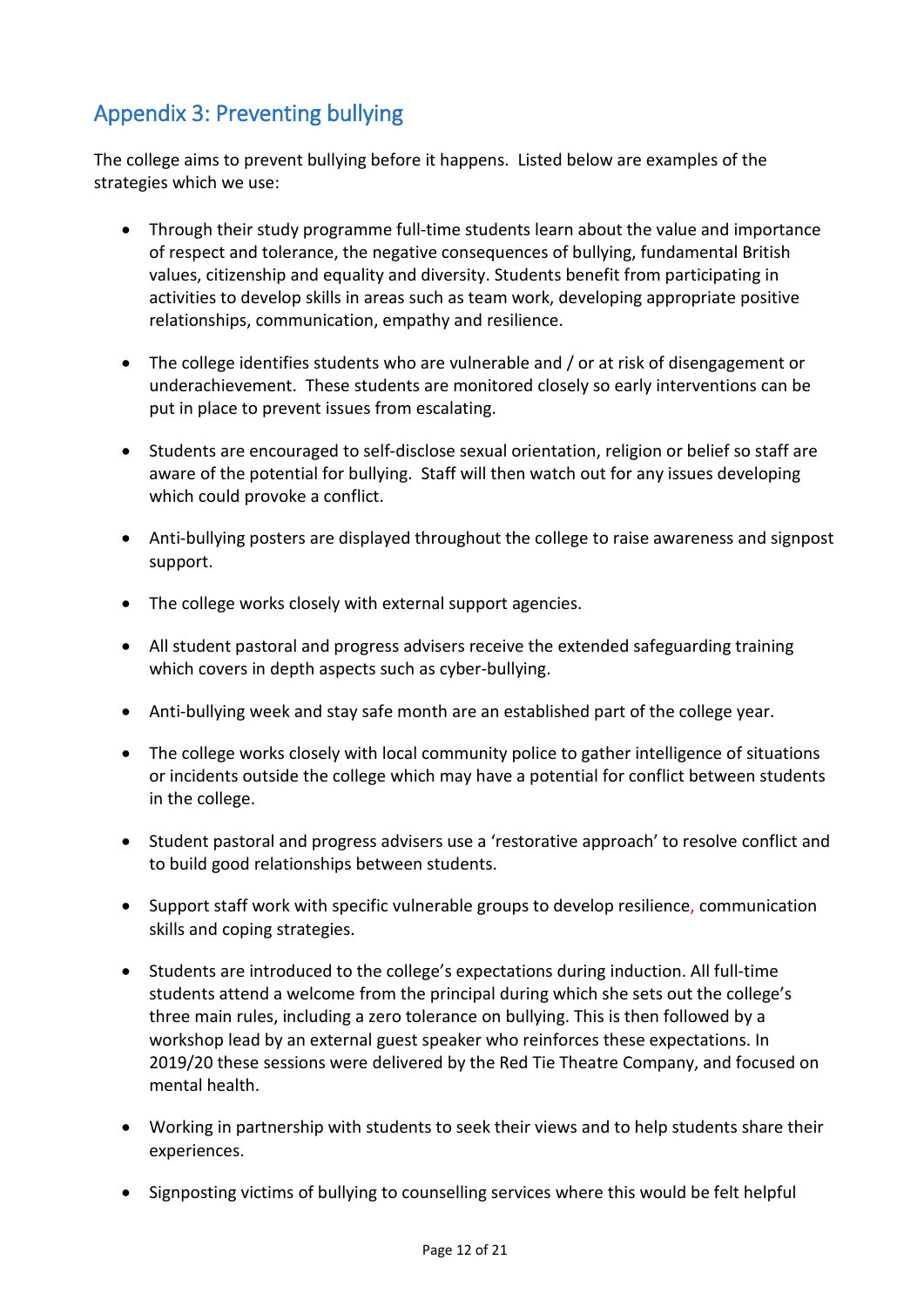- Providing students with a named member of staff who they can contact with any concerns they may have about mental health issues and bullying.
- Making students aware that the college has a CCTV system that it uses to support investigations into claims of bullying.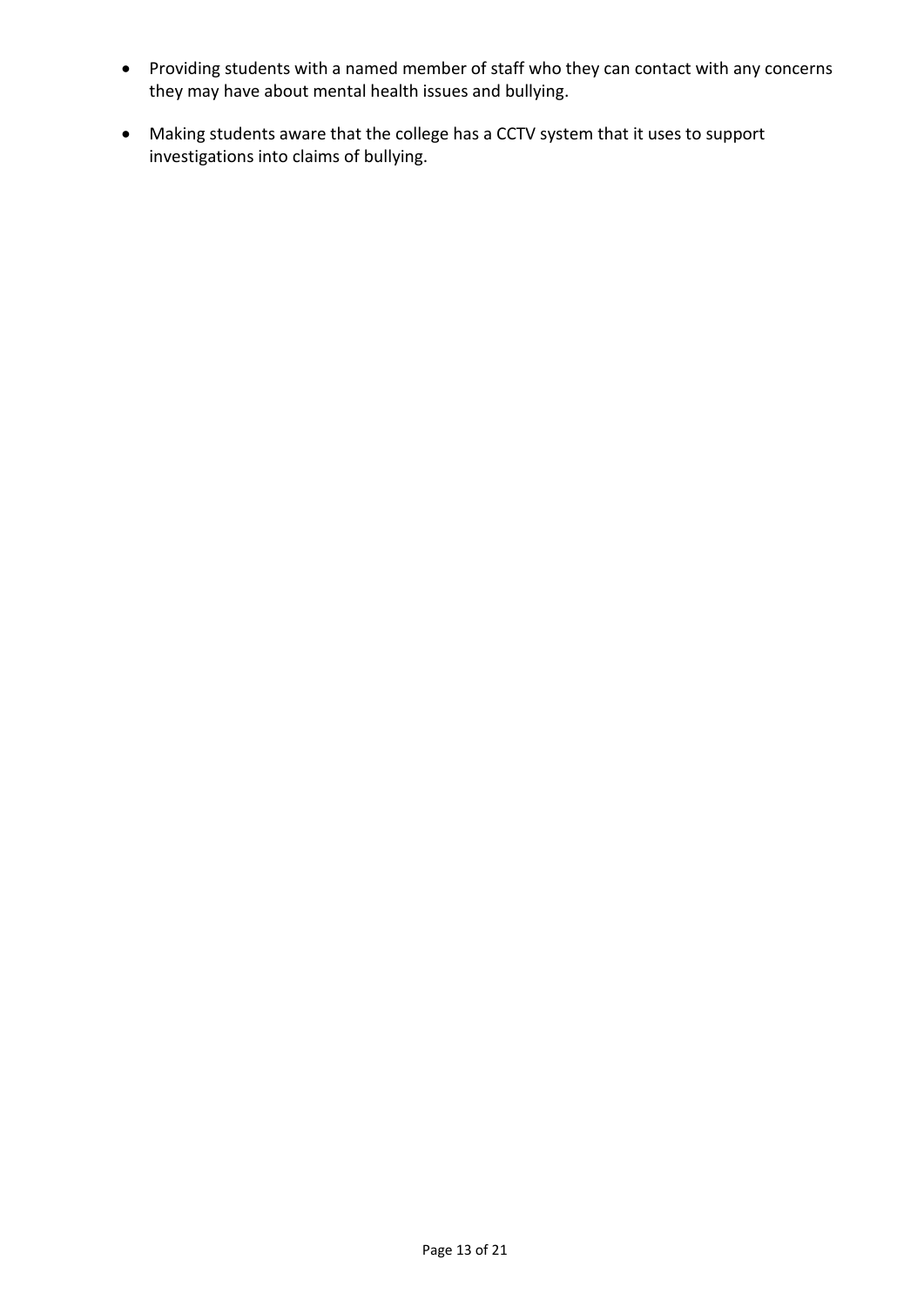# <span id="page-13-0"></span>Appendix 4: Procedure for reporting bullying

**Student or parent reports bullying to member of staff.**

**Staff record details on eTrackr, creating a note categorised as 'Bullying' using the appropriate category.If it's a student reporting, reassure and explain what will happen next.**

**If member of staff cannot resolve immediately, pass issue to student mentors or head of safeguarding and student advocacy to investigate.**

**Record details of referral on eTrackr.**

**To meet with the student within 24hrs of receiving the Alert Form.**

**Student mentor / HofSSA contacts the student within 24 hrs of receiving referral to explain the process and possible outcomes to student.**

**If under student is under 18 years old contact parent / carer or encourage student to tell parent - ensure support is offered.**

**Student mentor / HofSSA investigates and takes signed statements from those involved and establishes whether the allegation is bullying.**

**Record allegation and any action on eTrackr.**

**Please see NB below in relation to bullying or prejudicial incident.**

**If the allegation is substantiated the matter will be dealt with in accordance with the college student disciplinary procedure.**

**Student mentor / HofSSA provides support to those involved to re-establish positive working relationships**

**If bullying is confirmed, it is dealt with as a student disciplinary matter.** 

**Possible outcomes / sanctions include:**

- Conflict resolution using restorative approach or mediation
- Moved to another group
- Restricted timetable
- Restrictions on the use of computers
- Intervention from student services
- Final written warning / written warning
- Referral to additional support
- Exclusion

NB: Please note that if the incident is confirmed in relation to any of the 9 protected characteristics as defined by the Equality Act 2010: age, disability, gender reassignment, marriage/civil partnership, pregnancy/maternity, race, religion/belief, sex or sexual orientation the form in Appendix 5 must be completed and sent to the HofSSA and the E&D Manager.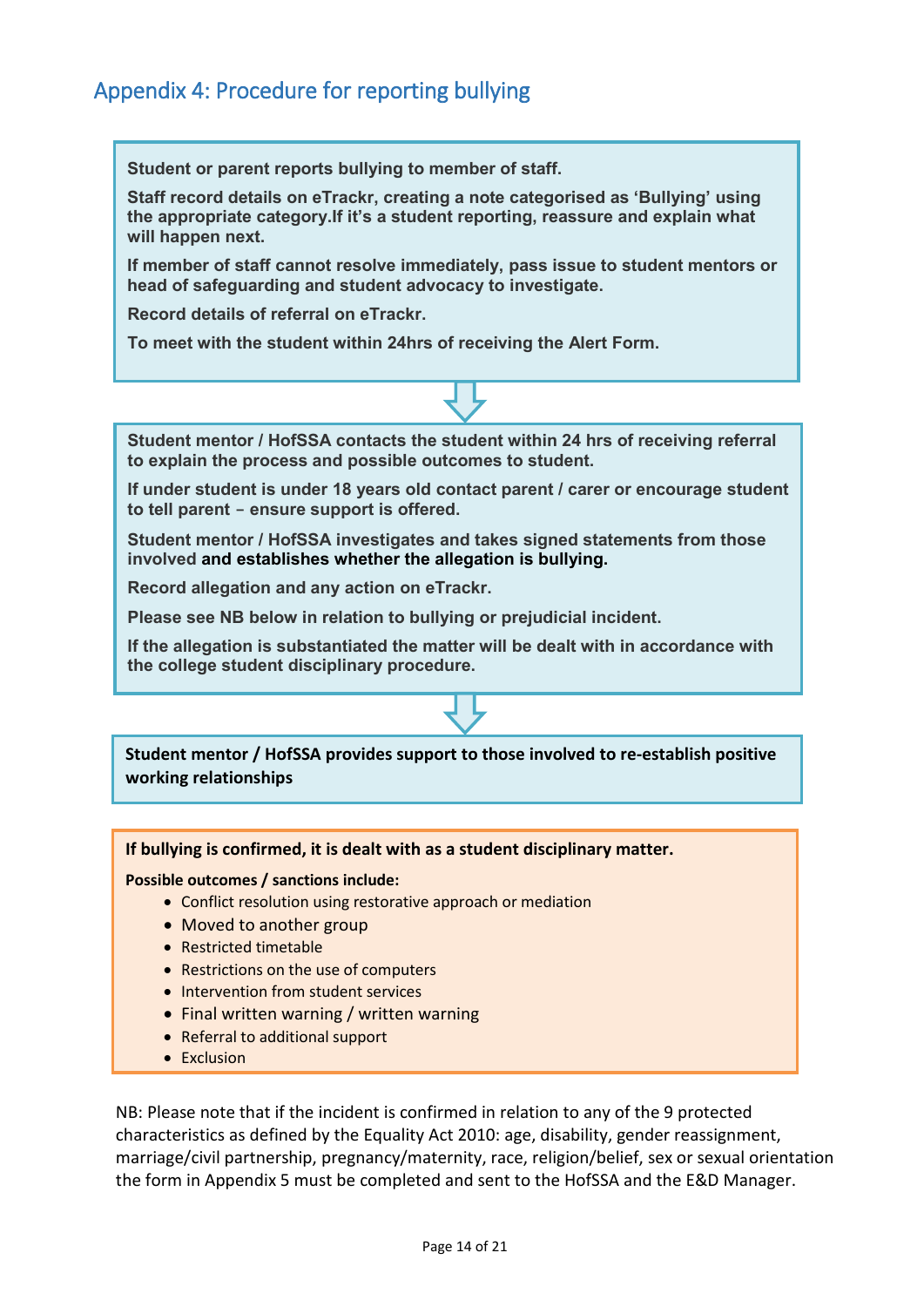# <span id="page-14-0"></span>Appendix 5: Bullying and prejudice-based incident report form

| Report form completed by:                               |                                                           |  |  |  |  |  |  |  |
|---------------------------------------------------------|-----------------------------------------------------------|--|--|--|--|--|--|--|
| Date of report:                                         |                                                           |  |  |  |  |  |  |  |
| Time of incident:                                       |                                                           |  |  |  |  |  |  |  |
| Type of report/incident:                                |                                                           |  |  |  |  |  |  |  |
| <b>Bullying</b>                                         | Prejudice-based incident<br><b>Both</b>                   |  |  |  |  |  |  |  |
| Concern raised by:                                      |                                                           |  |  |  |  |  |  |  |
| Victim                                                  | Third party $-$ staff<br>Perpetrator                      |  |  |  |  |  |  |  |
| Child/young<br>person                                   | Parent/carer<br>Other                                     |  |  |  |  |  |  |  |
| Where did the incident take place? Tick all that apply. |                                                           |  |  |  |  |  |  |  |
| <b>Bus</b>                                              | Campus social areas (e.g.<br>Corridor<br>smoking shelter) |  |  |  |  |  |  |  |
| Taxi                                                    | Refreshment<br>Classroom<br>areas                         |  |  |  |  |  |  |  |
| Toilets                                                 | Online/social<br>Locker/<br>changing room<br>media        |  |  |  |  |  |  |  |
| On the way<br>to/from college                           | Other (please describe below)                             |  |  |  |  |  |  |  |
| Other                                                   |                                                           |  |  |  |  |  |  |  |

#### **Details of reported bullying/incident (please include any derogatory language used)**:

## **Name and age/year/tutor group of target/s (some incidents may not have a target):**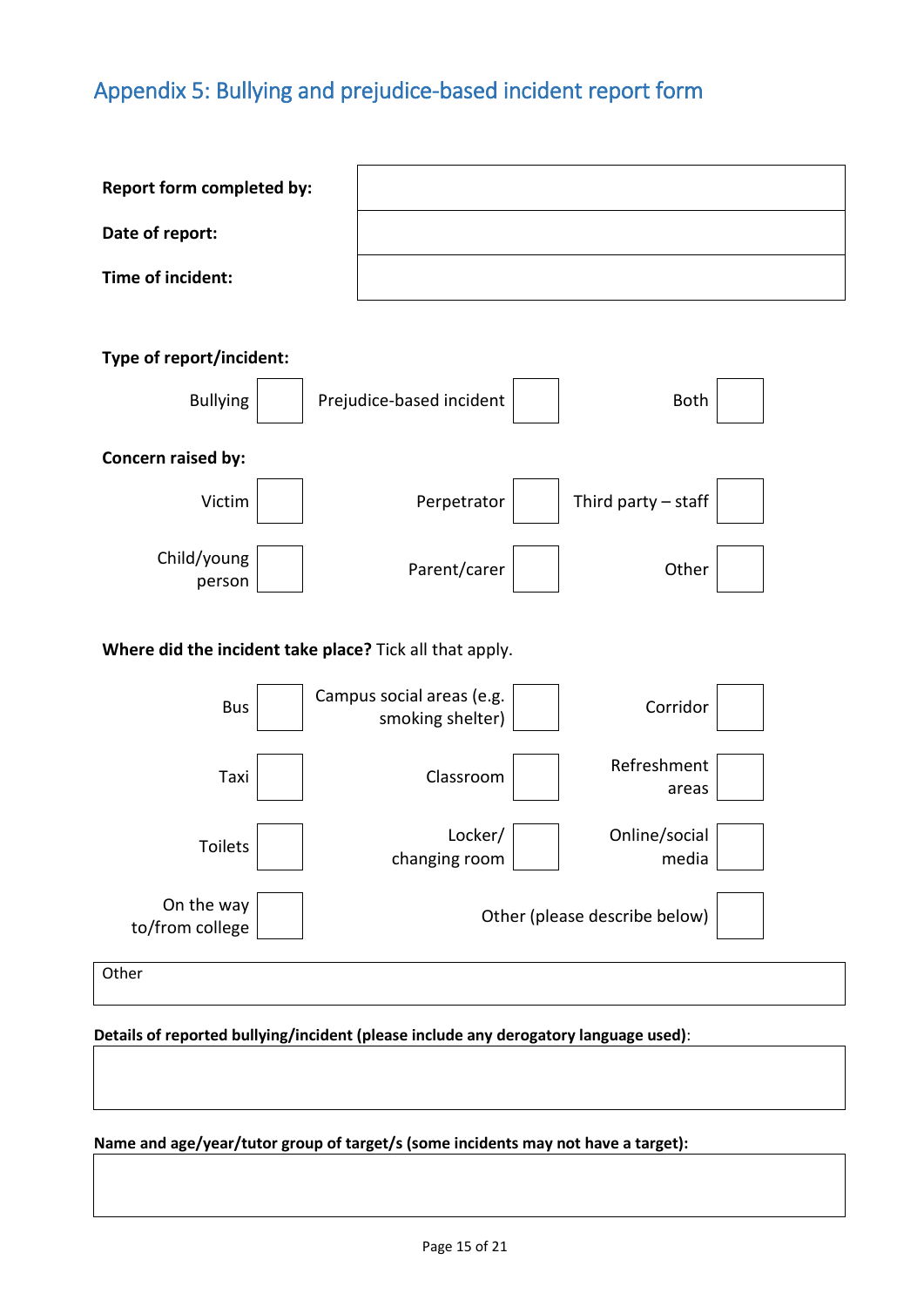**Gender of target: Name and age/year/tutor group of perpetrator/s:**

**Name and age/year/tutor group of perpetrator/s:**

**Ethnicity of perpetrator (please refer to Appendix 6 for ethnic groups):**

#### **Gender of perpetrator:**

**Bullying/incident was to do with: (Tick all the boxes that apply from sections A and B).**

*Section A (protected characteristics under the Equality Act and statutory requirements under Prevent) – for definitions see Appendix 6.*

| Disability/special educational needs/medical condition/mental health |  |  |
|----------------------------------------------------------------------|--|--|
| Ethnicity/race                                                       |  |  |
| Gender identity                                                      |  |  |
| Religion/belief                                                      |  |  |
| Sex                                                                  |  |  |
| Sexual orientation                                                   |  |  |
| Pregnancy                                                            |  |  |
| Expressing/supporting extremist views                                |  |  |
| Other (please describe):                                             |  |  |

#### *Section B (other non-statutory characteristics) - for definitions see Appendix 1.*

| Appearance                                |  |  |
|-------------------------------------------|--|--|
| Home circumstances/socio-economic factors |  |  |
| Other (please describe):                  |  |  |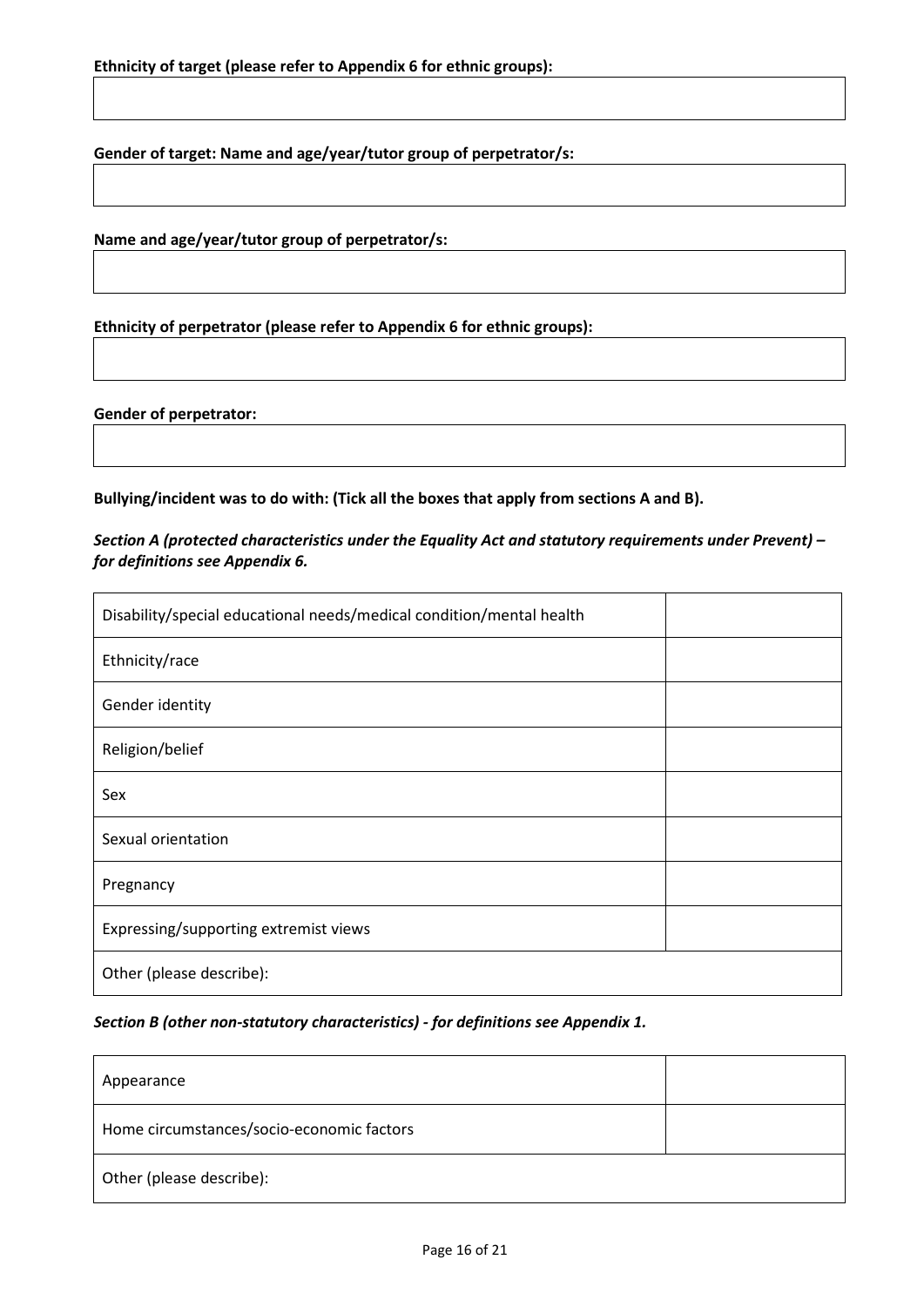#### **Behaviour involved in the bullying/incident – tick the main behaviour(s) used in the bullying or incident:**

| Cyberbullying                                   |  |  |
|-------------------------------------------------|--|--|
| Damage to property                              |  |  |
| Indirect/social                                 |  |  |
| Physical abuse (against staff)                  |  |  |
| Physical abuse (against pupil/student)          |  |  |
| Possession/distribution of offensive materials  |  |  |
| Sexual abuse/harassment (against staff)         |  |  |
| Sexual abuse/harassment (against pupil/student) |  |  |
| Verbal abuse (against staff)                    |  |  |
| Verbal abuse (against pupil/student)            |  |  |
| Other (please describe):                        |  |  |

#### **Frequency and duration of behaviour:**

#### **Risk Assessment screening questions**

| Is the victim safe (if not, consider immediate response)?                                                                     |  |
|-------------------------------------------------------------------------------------------------------------------------------|--|
| Does the victim need additional support?                                                                                      |  |
| Is this a repeat victim?                                                                                                      |  |
| Is this a repeat perpetrator?                                                                                                 |  |
| Are any of the individuals at risk of radicalisation?                                                                         |  |
| For college use – actions and decisions following incident (to include contact with parents, pupil advice,<br>referrals etc). |  |

## **If appropriate to your setting:** Restorative approaches used? Yes/No

## **Date recorded on college eTrackr system:**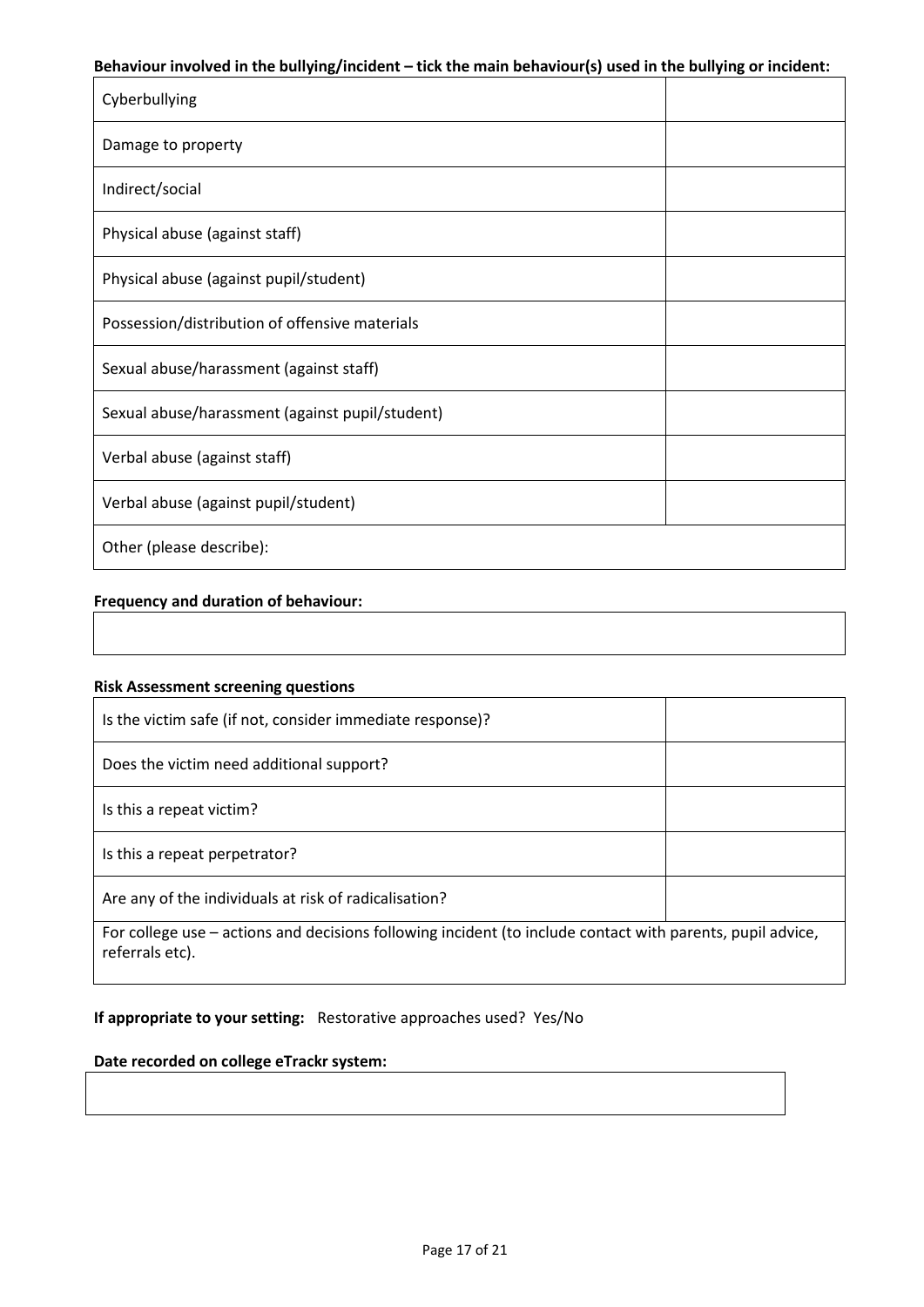# <span id="page-17-0"></span>Appendix 6: Types of bullying/incidents

## **Disability/special educational needs/medical condition/mental health**

Real or perceived disability, special need, gifted or talented or health conditions or association with someone in those categories (related derogatory language for example: retard/spaz/geek/nerd) or association with someone with a disability/special need.

#### **Ethnicity/race (racism)**

Ethnic origin, skin colour, national origin, culture, language, real or perceived or because of their association with someone of a particular ethnicity, culture etc.

#### **Gender identity (transphobia)**

Transgender, perceived to be transgender, someone whose gender or gender identity is seen as being different to typical gender norms, or some- one who has a transgender family member. Language/stereotyped perceptions of gender (sissy, butch, she/he, gender bender, tranny).

#### **Religion/belief**

Beliefs, faith, identity (Islamophobia and anti-Semitism, for example). It may also be because of a perception or assumption about religion, belief or lack of belief (which may or may not be accurate), or because of their association with an individual or group of a particular religion or belief.

## **Sex; sexist bullying (misogyny/misandry)**

Based on sexist language, attitudes and behaviours that when expressed demean, intimidate or harm another person because of their sex or gender.

#### **Sexual orientation**

Related to sexual orientation, or perceived orientation, of target or target's family/friends and/or homophobic/bi-phobic abuse and language used. Bisexual people may experience homophobic bullying, but they are also likely to experience biphobia, that is, prejudice which is specifically related to their bisexual identity. Biphobia often takes the form of stereotypes: for example, that bisexual people are 'greedy', 'promiscuous' or 'confused'.

#### **Appearance**

Hair colour, body shape, clothing etc.

#### **Home circumstances**

Class background, low income, free school meals, young carer, looked after children.

#### **Homophobic bullying**

Homophobic bullying occurs when bullying is motivated by a prejudice against lesbian, gay or bisexual people. This can affect:

- young people who are lesbian, gay or bisexual (LGB)
- young people who are thought to be lesbian, gay or bisexual
- young people who are different in some way they may not act like the other boys or girls
- young people who have gay, lesbian or bisexual friends, or family, or parents/carers who are gay, lesbian or bisexual
- teachers, who may or may not be lesbian, gay or bisexual.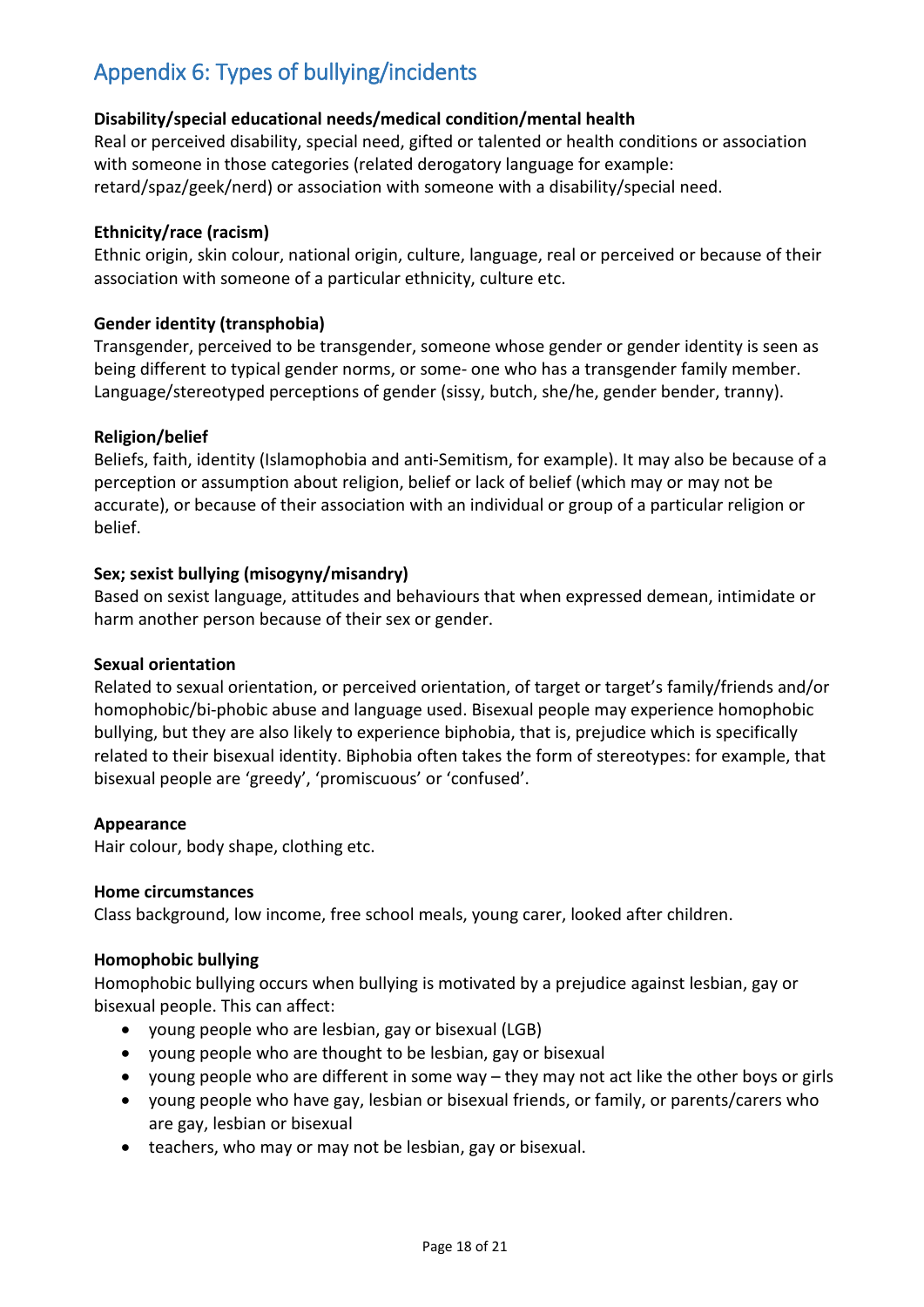## **Bi-phobic bullying**

Bisexual people may experience homophobic bullying but they are also likely to experience biphobia, that is, prejudice which is specifically related to their bisexual identity. Biphobia often takes the form of stereotypes: for example, that bisexual people are 'greedy', 'promiscuous' or 'confused'. Bisexual people can experience bi-phobic prejudice from both heterosexual people and lesbian and gay people.

## **Bullying that targets disabled children and children with Special Educational Needs (SEN)**

Behaviour by an individual or group that intentionally hurts disabled children, or those with special needs, either physically or emotionally or those who are perceived to have special needs or a disability, or because of their association with someone with a special need or disability. Bullying can involve verbal taunts, name calling, physical injury, and damage to property, rumour spreading, shunning or ridicule. It can be manipulative, making the disabled pupil do something they should not, or deliberately engineering their discomfort or isolation. It can be done through social media (cyberbullying). Some children with SEN and disabilities may not recognise that they are being bullied or that their own behaviour may be seen by someone else as bullying.

#### **Racist bullying**

This is behaviour by an individual or group that intentionally hurts another individual or group, either physically or emotionally, and makes a person feel unwelcome, marginalised, excluded, powerless or worthless because of their colour, ethnicity, culture, community, national origin or national status. It may also be because of a perception or assumption about ethnicity or culture (which may or may not be accurate), or because of their association with someone of a particular ethnicity, culture etc. (for example a parent/carer).

## **Transphobic bullying**

'Trans' is an umbrella term that describes people whose sense of their gender or gender identity is seen as being different to typical gender norms. Where children and young people are perceived not to be conforming to the dominant gender roles that may be widely expected of them, schools should be alert for signs of bullying. Transphobic bullying is commonly underpinned by sexist attitudes and can affect any child or young person.

#### **Cyberbullying**

Internet, mobile phones, social media, trolling, sexting, coercion, blackmail, grooming, promoting any hate-based views.

#### **Damage to property**

Damage, interference, withholding, demanding or stealing of personal possessions, money and loaned or allocated equipment/resources, graffiti.

**Indirect/social**: intentionally socially excluding or isolating an individual or group from activities/community both on and offline eg gossiping, spreading rumours, intimidating looks, gestures and behaviours.

#### **Physical abuse**

Any form of violence or physical force (e.g. pushing, kicking, hitting, pinching, tripping, spitting etc).

#### **Possession/distribution of offensive materials**

Disseminating inappropriate materials. Youth produced sexual imagery.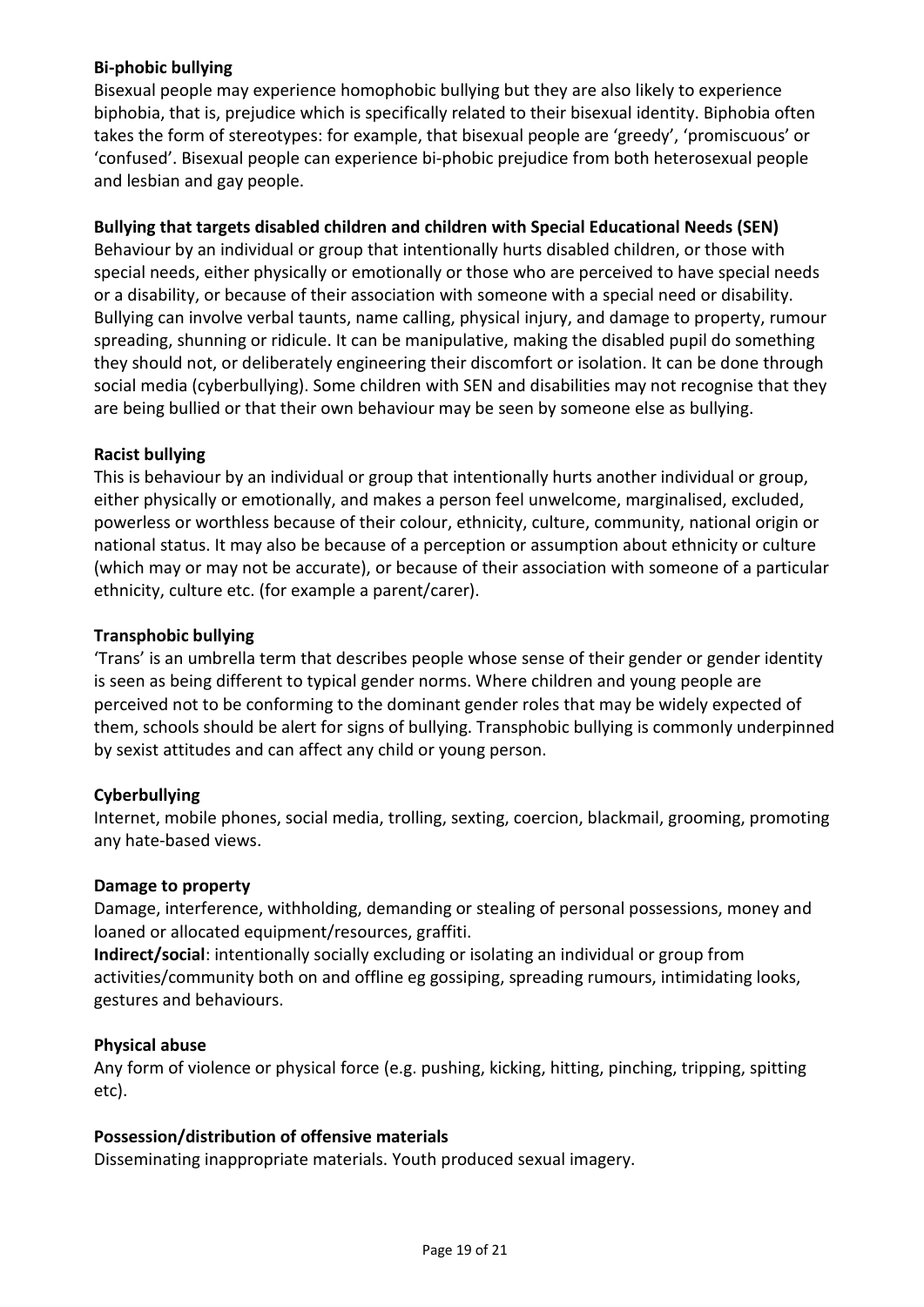## **Sexual abuse/harassment**

Suggestive sexual comments, innuendo or behaviour including offensive comments about sexual reputation; or using sexual language that is designed to embarrass, humiliate, intimidate or subordinate.

#### **Verbal abuse**

Using language in a derogatory or offensive manner, such as banter, name-calling, sarcasm, personal threats, nasty comments or 'jokes' or persistent teasing and taunting.

| <b>Ethnicity description</b>     | <b>Ethnic code</b> |
|----------------------------------|--------------------|
| White - British                  | WBRI               |
| White - Irish                    | WIRI               |
| Gypsy / Roma                     | <b>WROM</b>        |
| Traveller of Irish Heritage      | <b>WIRT</b>        |
| Any Other White Background       | <b>WOTH</b>        |
| <b>White and Black Caribbean</b> | <b>MWBC</b>        |
| White and Black African          | <b>MWBA</b>        |
| White and Asian                  | <b>MWAS</b>        |
| Any Other Mixed Background       | <b>MOTH</b>        |
| Indian                           | <b>AIND</b>        |
| Pakistani                        | <b>APKN</b>        |
| Bangladeshi                      | <b>ABAN</b>        |
| Any Other Asian Background       | <b>AOTH</b>        |
| <b>Black - Caribbean</b>         | <b>BCRB</b>        |
| <b>Black - African</b>           | <b>BAFR</b>        |
| Any Other Black Background       | <b>BOTH</b>        |
| Chinese                          | <b>CHNE</b>        |
| Any Other Ethnic Group           | <b>OOTH</b>        |